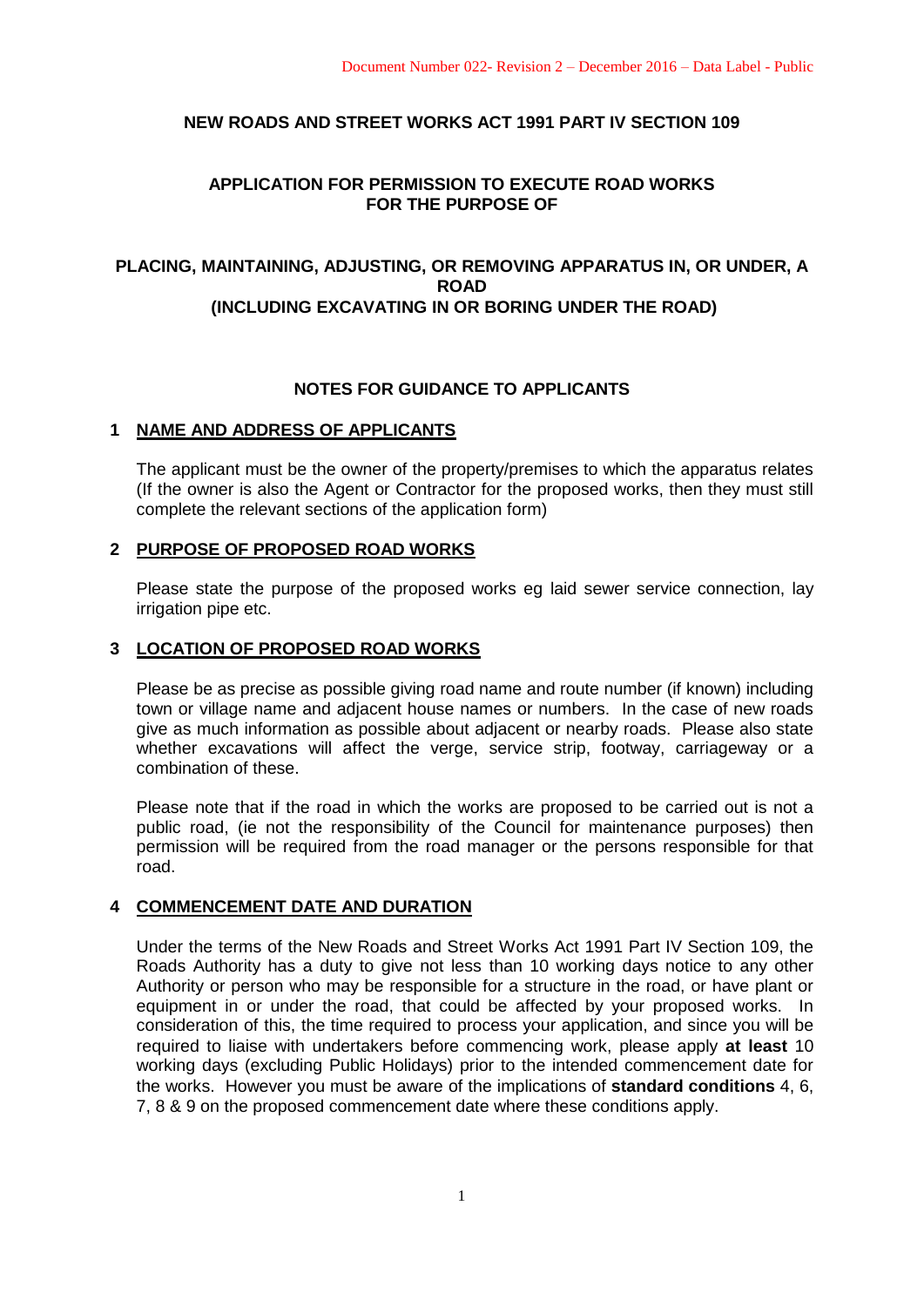Certain roads are classified as Traffic Sensitive, or having Special Engineering Difficulties, under the terms of the Act. If your proposed works are on one of these roads it will be necessary to extend the minimum time between receipt of your application and the intended commencement date. It may also be necessary to agree alternative construction methods or specifications with you. You will be advised if these circumstances will apply and you must bear this in mind when planning your works. It is essential that, well in advance of making an application, you make yourself aware of all these details and other details relating to traffic management, etc. It is therefore essential to discuss all aspects of the proposed works by contacting the Roads Authority.

## **5 DETAILS OF PROPOSED ROADWORKS**

Since the Roads Authority has a duty to record the location of any plant laid in or under the road pursuant to Section 109, you must provide 3 copies of such plans to a scale which is easily read (ideally 1/500). These will be retained by the Roads Authority and one copy may be returned to show the location of the Roads Authority apparatus if applicable. They must show accurately where the plant will be laid in relation to the existing road layout and road features eg street lighting columns, pelican crossings etc.

## **6 DECLARATION**

BASIC INSPECTION FEE (Payment must be by cheque made payable to West Lothian Council or over the phone with card details).

Under the terms of Section 107 and 134 of the Act, the Roads Authority has a right to charge for inspections of the road works which have been given permission under Section 109. Inspections can be done at defined stages of the works as follows:

| CATEGORY A Inspection undertaken during progress of the works |  |
|---------------------------------------------------------------|--|
|---------------------------------------------------------------|--|

- CATEGORY B Inspections undertaken within 6 months following interim or permanent reinstatement
- CATEGORY C Inspections undertaken within 3 months preceding the end of guarantee period

(24 months or 36 months for excavations deeper than 1.5 m)

The basic inspection fee of £114.18 covers all 3 categories. The fee, or any part thereof, is non refundable once works have commenced where permission has been granted. Should the works not commence for any good reason where permission has been granted or if permission is refused, then the inspection fee will be refunded in full.

#### ADDITIONAL INSPECTION FEES AND COSTS

Please note that under Section 131 of the Act, the Roads Authority may undertake Investigatory works as appears to them to be necessary to ascertain whether or not the works comply with the appropriate requirements of the Act and its various Codes of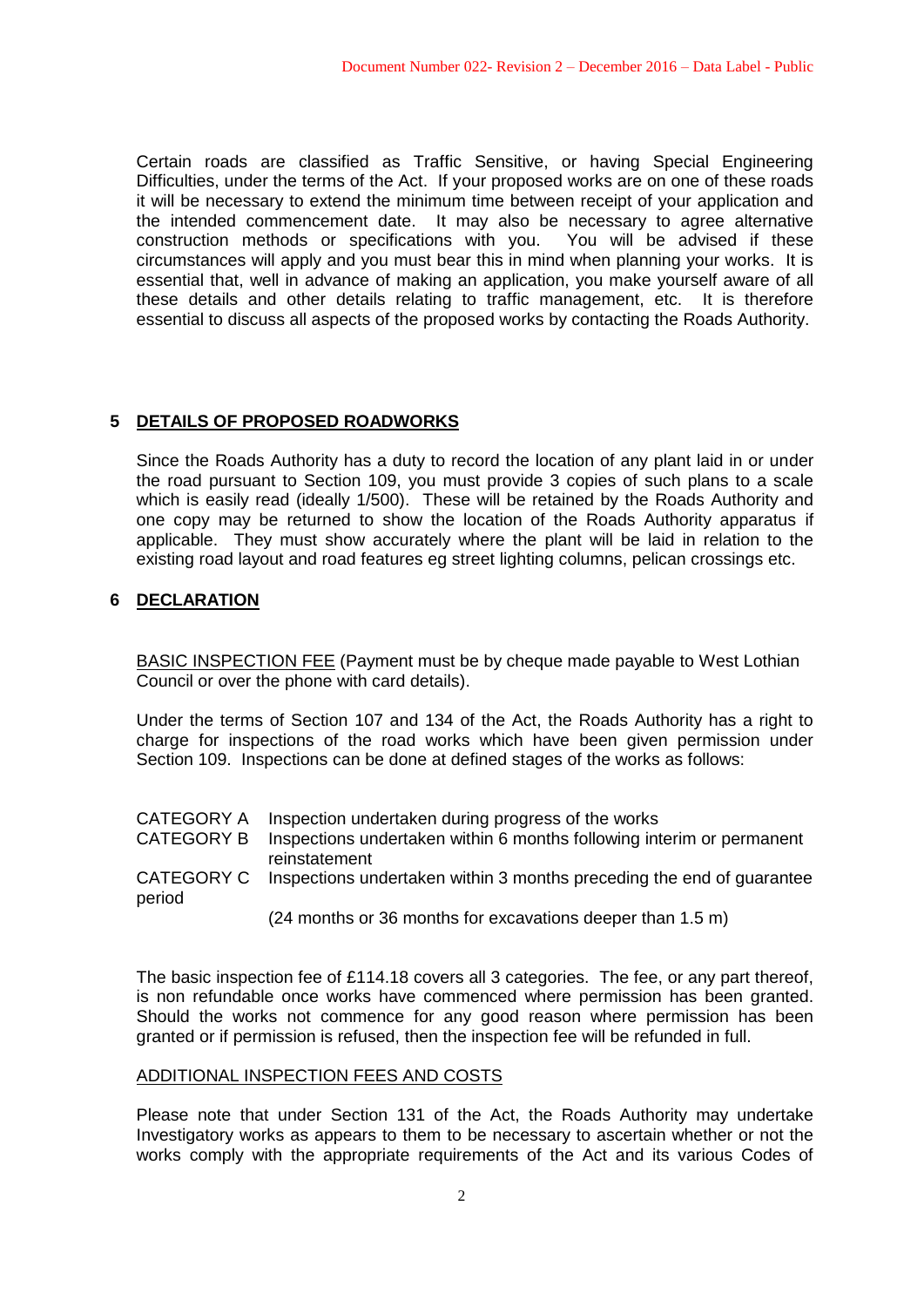Practice and Specifications. Should these investigations reveal that the works do not comply, and then the Roads Authority may charge for these works and for additional inspections at the following stages:

- a) at a joint inspection to determine the nature of the failure and agree remedial works
- b) at an inspection of the remedial works in progress
- c) at an inspection when the remedial works are complete

These additional inspections are currently charged at  $£40$  per inspection and where appropriate, the applicant will be billed for any such additional fee(s). The cost of any Investigatory works will be the Roads Authorities reasonable costs to undertake such things as coring or trial-holes etc. These reasonable costs will be billed to the applicant and will include general staff costs and overheads.

Also under the terms of Section 131 of the Act, should agreed remedial works not be undertaken within a reasonable timescale as defined by the Roads Authority, and indicated on a "Notice of Failure", then the Roads Authority may carry out the necessary works and recover the costs reasonably incurred in doing so from the applicant. Similarly, the reasonable costs incurred by the Roads Authority in attending to dangers associated with the works may be recovered from the applicant. In exceptional circumstances, this can be done without giving notice of intent to the applicant, agent or contractor and could extend to instructing the contractor to leave the site.

## ADVICE ON CONDITIONS RELATING TO ANY PERMISSION THAT MAY BE GRANTED

If the application is approved and permission granted, such permission will be subject to various conditions set by the Roads Authority. The conditions will be standard, but may include specific requirements in relation to the particular Road Works Permission being sought. Should the applicant wish to read the standard conditions before making a formal application, these are available on our website

**Please note the following conditions, extracted from the list of standard conditions, which the applicant should be particularly aware of before making application.**

## **Condition No 4**

Permission to execute road works will remain valid for a period of 3 months from date of approval (and during the duration of the road works if commenced within this 3 month period) unless withdrawn by the Roads Authority where deemed appropriate. Further application must be made if the road works do not commence within the 3 month period. (It may not be necessary to pay an additional basic inspection fee where the Roads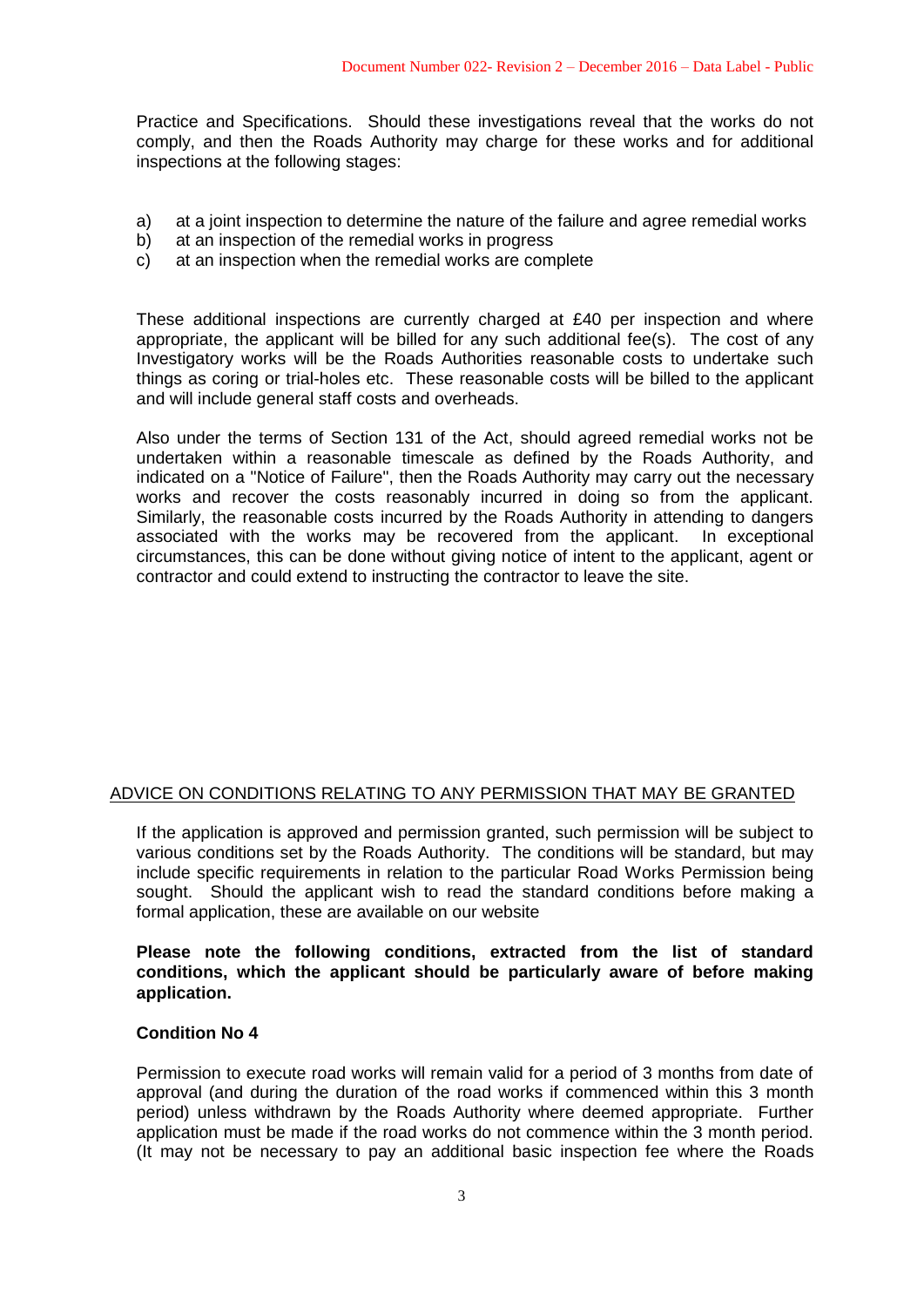Authority has not refunded the initial payment)

### **Condition No 6**

Permission under Section 109 of the Act does not extend to other ancillary activities such as depositing a skip, occupying the road with building materials, erecting a scaffold, erecting temporary traffic lights or Stop/Go boards, forming a footway crossing, etc. Further advice and permissions must be sought from the Roads Authority.

### **Condition No 7**

Permission under Section 109 of the Act does not exempt the applicant from obtaining any other permission which may be required eg Planning Permission, permission to connect to sewerage drainage/water systems, etc.

### **Condition No 8**

It is essential that, well in advance of making any application, you discuss with the Roads Authority any requirement for a temporary Notice/Order to close or restrict traffic in a road (at least 6 weeks for a closure **order** before commencement of the works). Separate formal application will be required.

### **Condition No 9**

It is essential that, well in advance of making any application, you discuss with the Roads Authority any requirement for temporary restriction to traffic by means of portable traffic signals. Separate formal application may be required.

## **Condition No 10(a) Safety, Signing, Lighting and Guarding**

Under the terms of Section 124 of NRSWA 1991, the applicant must ensure that all excavations or obstructions in the road are adequately guarded and lit and that such traffic signs are placed, maintained and where necessary operated, as are reasonably required for the guidance or direction of road users in accordance with Section 120 of the Roads (Scotland) Act 1984 (duty to have regard to the needs of people with a disability). Failure to comply with Section 124 of NRSWA 1991 is an offence and is liable on summary conviction to a fine not exceeding level 3 on the standard scale.